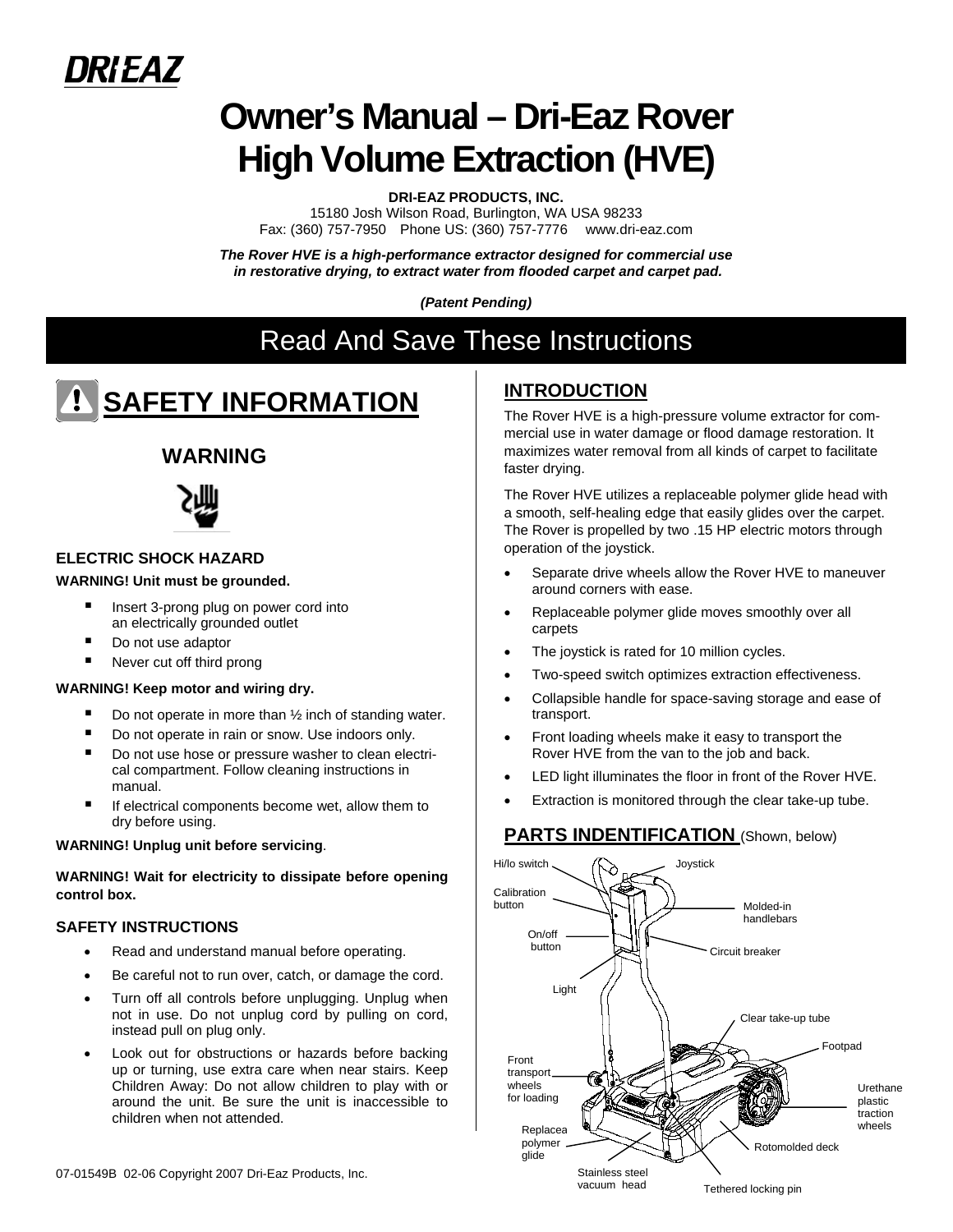# **OPERATING INSTRUCTION**

## Setting Up

- 1. If there is standing water over ½" deep, remove it first with a submersible pump or carpet wand. *NOTICE!* Do not operate the Rover HVE in standing water over ½" deep to keep from permanently damaging the motor.
- 2. Before using the Rover HVE, remove the "easy water" (water that can be easily removed from the surface) with a standard wand connected to a portable or truckmount extraction machine.
- 3. Stand the Rover HVE upright. Remove the cord from its storage compartment on the bottom of the unit. Next, lay the unit on a flat surface with front loading wheels facing up (shown, below).

Front loading wheel



Front loading wheels facing up.

While supporting the handle with one hand and removing the tethered locking pins with the other, raise the handle to the upright position, and replace the pins.

- 4. Connect your portable or truckmount extraction machine hose to the open end of the clear take-up tube on the Rover HVE. Ensure the hose is securely connected to the extraction machine before turning the Rover HVE on. Use a hose with the largest diameter (2") and the shortest length possible.
- 5. **CAUTION!** Before plugging in the Rover HVE, make sure the joystick is in center position (neutral). Next, turn it on using the lower switch found on the right side of the control box near the joystick. The light indicates whether or not the Rover HVE is on. **Note:** Use a super-duty truckmount or portable extraction machine to extract the maximum amount of water.

# Getting Started

- 1. To extract water from carpet, with or without pad or underlayment, position the Rover HVE on the carpet.
- 2. *NOTICE!* Extract on carpeted surfaces only. Not for use on hard surfaces. Check extraction head for burrs or sharp edges; if they occur, replace polymer glide head. Do not operate without glide in place.
- 3. Keep both feet flat on the center of the footpads (shown above, right) for best results. Do not lean on the handlebars or on the joystick. Begin extracting on low speed (for first pass) to maximize extraction effectiveness.



Stand with feet on center of footpads.

4. Hold both handles for good balance. Use minimal force when operating the joystick, using one or two fingers. Move the joystick lever forward to propel the Rover HVE forward, and release it to make the unit stop. Move the joystick lever toward you to go backwards. Move the joystick left or right to turn in the direction desired.

**CAUTION!** Always look in the direction you are driving. Take special care when operating near stairways or other obstacles. Do not run over the power cord, as it could damage the cord and create an electrical hazard.

# Extraction Tips

*NOTICE!* Extract on carpeted surfaces only to protect the extraction head. Do not let the extraction head contact the sharp pins of tack strip. Do not run the head over metal strips or hard-surface floors. Burrs or sharp edges on the polymer glide can snag yarns and damage carpet fibers.

*NOTICE!* Guard against carpet delamination: Do not extract carpet excessively. Stop extracting when the unit is removing little water. Do not allow the extraction head to buckle, bend, or crease loose carpet.

*NOTICE!* Do not allow the unit to strike or rub against baseboard, tack strips or drywall. Near fragile materials, extract with a carpet wand only.

Tether the hose and cord together with Velcro® strips to allow the extraction hose and power cord to drag behind you and out of your way while the unit is moving.

*NOTICE!* Don't run over hose and cord!

- 1. For first pass, start unit on low speed to maximize extraction. Begin just inside the entryway where your extraction hose enters, and work your way into the room.
- 2. Follow a clear pattern, so you cover all floor surfaces but do not repeat any area unnecessarily.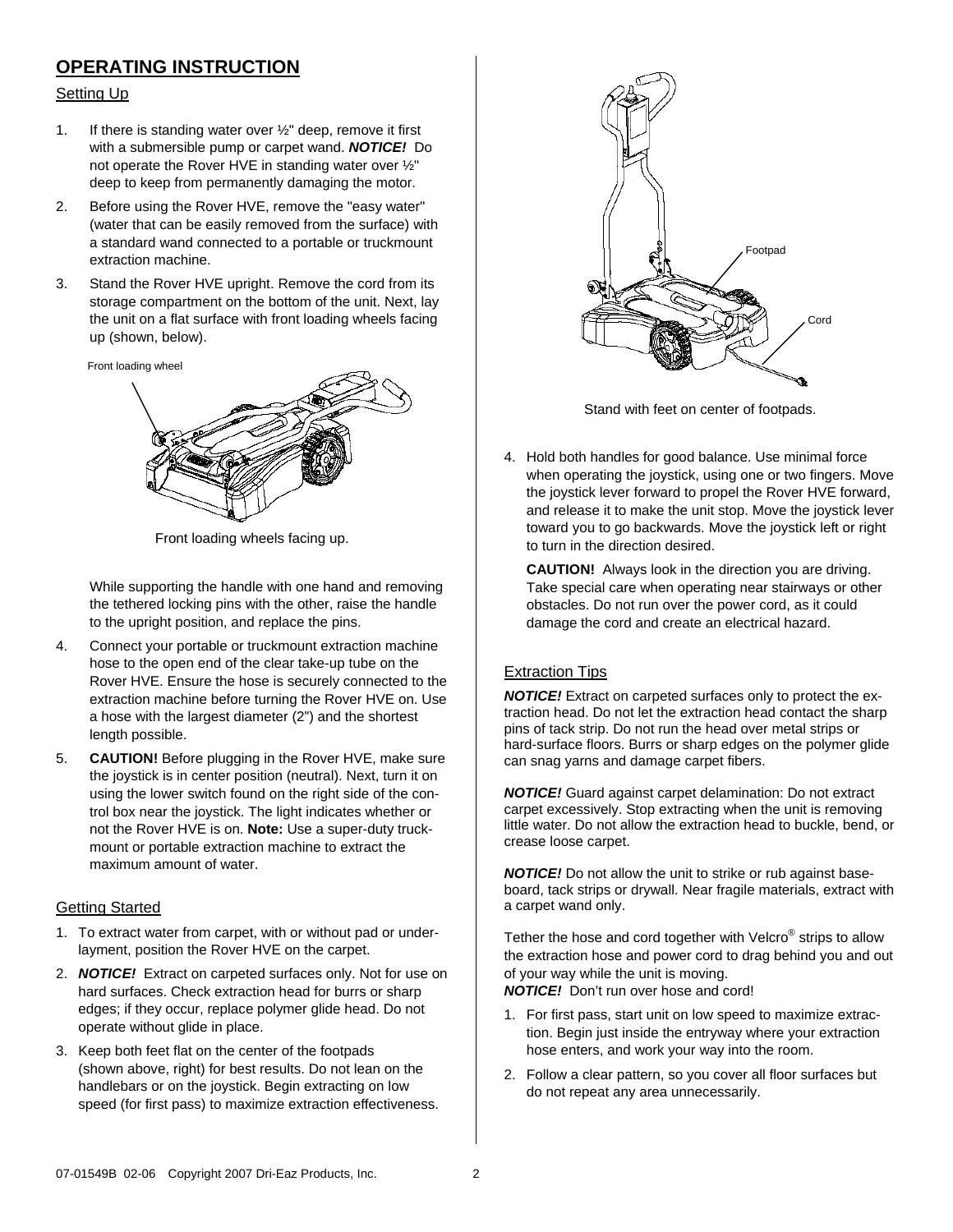- 3. While extracting, create an overlapping pattern for best results. Overlap each pass by about half the width of the previous pass.
- 4. To turn the Rover HVE in another direction, gently move the joystick in the direction needed. Do not do "wheelies" or jerk the unit sideways; this may cause delamination damage to carpet.
- 5. The Rover HVE will drive straight ahead, straight backward and turn in a full circle. Ideally, extract with the grain of the carpet. If the Rover HVE begins to track (i.e. stops moving in the direction the joystick is moved) it needs to be recalibrated. To do this, push the joystick forward and press the calibration button on the product label side of the control box at the same time (the calibration button is shown in the drawing on page 1; look for mark indicating button location in center of "H" on the product label).
- 6. Run the unit on Low speed if carpet and pad are extremely wet, then on High speed as the carpet and pad become less wet.
- 7. From time to time, check the clear take-up tube leading to the hose connection. (Shown, below) When the tube indicates that only a small amount of water is being removed, stop extracting to minimize any carpet delamination.



Check clear take-up tube during extraction.

# Transporting and Storing

- 1. To prepare the Rover HVE for transporting, loading into a van or for storage, first lay it on a flat surface (with small front loading wheels facing up). While supporting the handle with one hand, pull out the pins on each side with the other hand. Next fold the handle all the way down to the horizontal position, then replace the pins to lock the handle down. Pick up unit by handlebars and place unit upright onto the small front-loading wheels. Wrap the power cord around your arm then place in the cord compartment located under the unit. Use the small front loading wheels for ease of transporting while using the molded-in handle to assist in loading or carrying the unit.
- *2.* When transporting in a van, secure the Rover HVE against the wall (Shown, below) and strap it into place. *NOTICE!* Store securely in an upright position to avoid any damaging impact to the motor, gears, and other internal parts.



Secure the Rover's urethane plastic traction wheels against wall and then strap into place.

Store securely in upright position.

# **ELECTRICAL CONNECTIONS**

This unit is designed to operate on a 115V/60 Hz electrical connection. Make sure that the electrical outlet is grounded and that all safety precautions (outlined on page 1 of this manual) are taken.

# **WARNING**



## **ELECTRIC SHOCK HAZARD MOVING PARTS HAZARD**

**WARNING! Turn off and unplug unit before servicing or clearing obstructions.**

**WARNING! Wait for electricity to dissipate before opening control box.**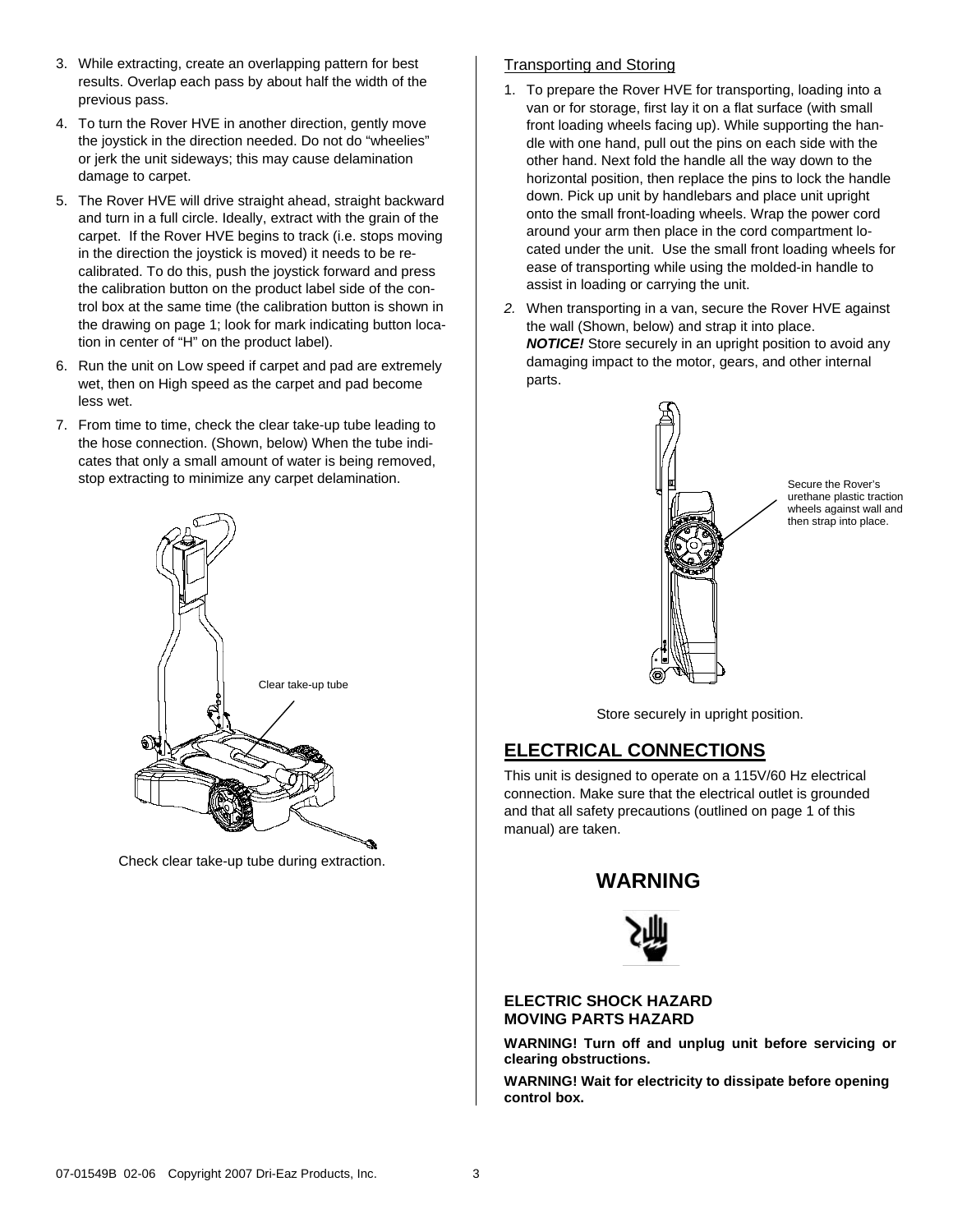# **MAINTENANCE**

Always turn off the power before performing maintenance procedures. Unplug the unit before performing any service procedures.

### **Monthly Maintenance**

INSPECT ELECTRICAL SYSTEM: Inspect the electrical cord and plug for damage, and repair or replace if needed.

INSPECT EXTRACTION EDGES FOR DAMAGE: Before and after each use, check the edges of the polymer glide (Shown, on next page) for burrs or sharp edges that could catch a yarn or damage carpet fibers. Replace polymer glide if damaged. Order replacement glides from your local distributor. If the stainless extractor head is accidentally damaged, sand or file lightly to smooth.



Check edges of polymer glide for damage. Polymer glide

INSPECT POLYMER GLIDE: Check to make sure that the holes in the polymer glide are not clogged or damaged with carpet fiber, pet hair, large pebbles, etc.

KEEP UNIT CLEAN: To clean the Rover HVE, use soap and water on all parts of the base, including the cover, and the insides of the extraction head and the hose connection.

**WARNING!** Do not allow water into the control box or motors through openings like the access holes for the switches. Wipe the exterior of the control box to clean.

### **Six-Month Maintenance**

INSPECT ELECTRICAL SYSTEM: For maintenance contact an Authorized Service Center, or the Dri-Eaz Service Department at 888-867-3235 or (360) 757-7776.

CHECK DRIVE COMPONENTS: Check for corrosion or misalignment and inspect the entire drive system.

**CAUTION!** Watch for pinch points and sharp burrs when handling the sheet metal cover, careless handling could result in an accident. Call an Authorized Service Center or Dri-Eaz Service for any questions or assistance.

### **Periodic Maintenance (Every 1-2 years or after 1200-1500 hours of use, whichever comes first)**

REPLACE BRUSHES IN DRIVE MOTORS. Have Authorized Service Center replace brushes in motors to protect them.

# **TROUBLESHOOTING**

The polymer glide can be easily cleared if it becomes obstructed. If the opening of the polymer glide becomes clogged use a wire to dislodge obstruction.

For all other troubleshooting and maintenance questions, contact an Authorized Service Center, or the Dri-Eaz Service Department at 888-867-3235 or (360) 757-7776

# **SPECIFICATIONS**

| Model                 | F354                        |
|-----------------------|-----------------------------|
| Use weight            | 67 lbs (30 kg)              |
| Extraction path width | 19.75" (50.2 cm)            |
| Height                | 45.7" (116.1 cm)            |
| Width                 | 22.0" (55.9 cm)             |
| Depth                 | 27.6" (70.1 cm)             |
| Height (folded)       | 40.5" (102.9 cm)            |
| Width (folded)        | 22.0" (55.9 cm)             |
| Depth (folded)        | 10.7" (27.2 cm)             |
| Amp Draw              | 3.0 amps (1.5 DC)           |
| Speed                 | 2 speed switch              |
| <b>RPM</b>            | 20                          |
| Power                 | 110 W (0.148 HP each motor) |
| Voltage               | 115 Volts                   |
| Cord length           | 50 ft. (7.6m)               |
| Operator Weight Limit | 300 lbs (136 kg)            |

Specifications are subject to change without notice. Some values many be approximate.

**FOR PARTS AND SERVICE CALL YOUR LOCAL DISTRIBUTOR, or the Dri-Eaz Service Department at 888-867-3235 or (360) 757-7776**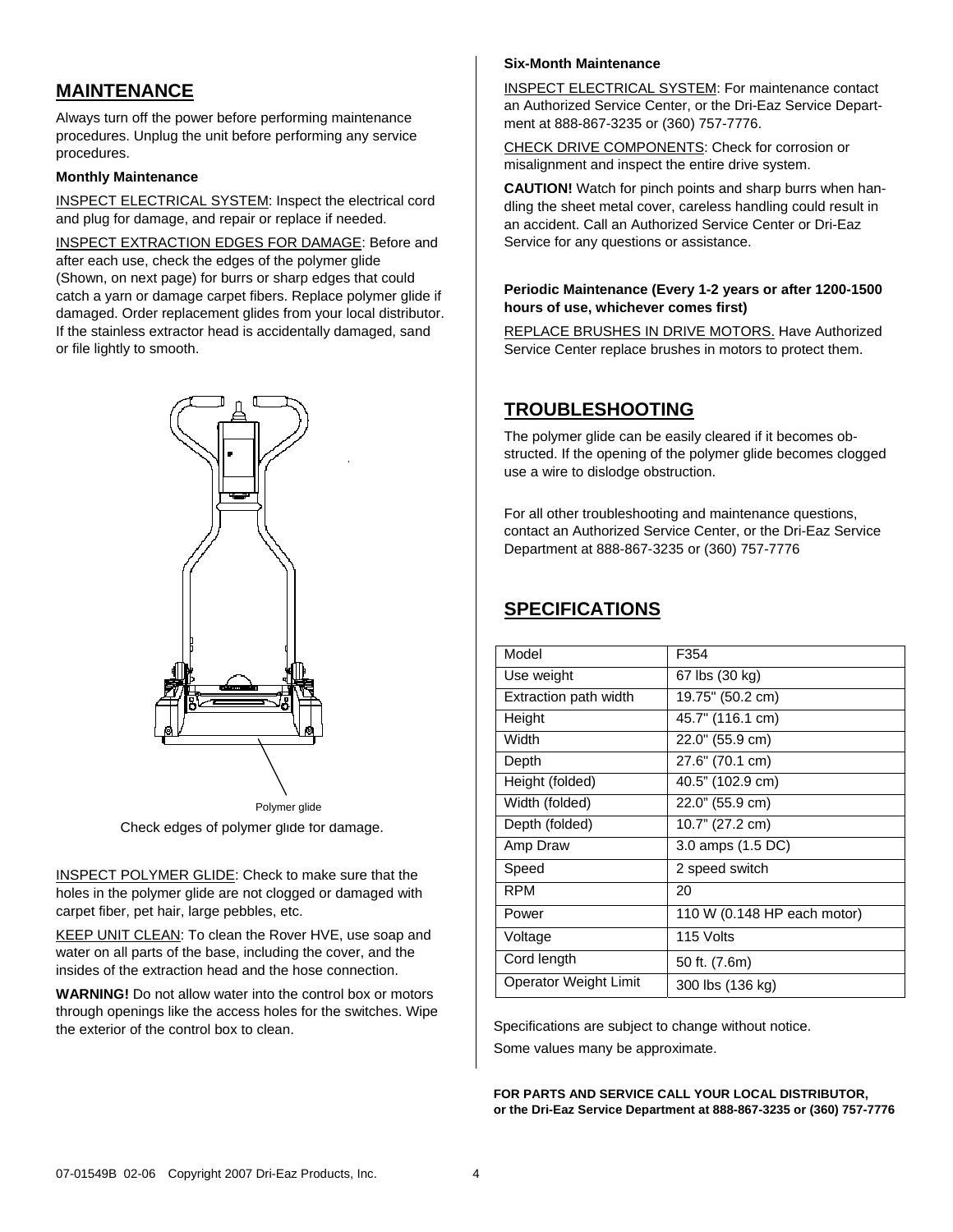

# **Manuel de l'utilisateur – Dri-Eaz Rover Extraction à grand débit (HVE)**

**DRI-EAZ PRODUCTS, INC.** 

15180 Josh Wilson Road, Burlington, WA USA 98233 Fax: (360) 757-7950 Téléphone aux É.-U. (360) 757-7776 www.dri-eaz.com

*Le Rover HVE est un extracteur à grand débit conçu pour des utilisations commerciales visant l'assèchement de conservation pour extraire l'eau de tapis et de sous-tapis inondés.* 

 *(Brevet en instance)* 

# Lire et conserver ces instructions



# **INFORMATIONS SUR LA SÉCURITÉ**

# **AVERTISSEMENT**



# **DANGER D'ÉLECTROCUTION**

## **AVERTISSEMENT ! L'appareil doit être mis à terre**

- L'insertion bouchon de 3 broches sur alimente la corde dans une sortie électriquement fondé
- Ne pas utiliser d'adaptateur
- Ne jamais éliminer la troisième fiche

### **AVERTISSEMENT! Garder secs le moteur et le câblage**

- $\blacksquare$  Ne pas faire fonctionner dans plus de  $\frac{1}{2}$  pouce (1,27 cm) d'eau stagnante.
- Ne pas faire fonctionner dans la pluie ou la neige. Utiliser à la maison seulement.
- Ne pas utiliser le boyau ou le nettoyeur haute pression pour laver le compartiment électrique. Suivre les instructions de nettoyage du manuel.
- Si les composantes électriques sont mouillées, attendre qu'elles soient sèches avant d'utiliser l'appareil.

### **AVERTISSEMENT ! Débrancher l'appareil avant l'entretien.**

**AVERTISSEMENT ! Attendre que l'électricité se dissipe avant d'ouvrir le boîtier de commande.** 

# **CONSIGNES DE SÉCURITÉ**

- Lire et comprendre le manuel avant de faire fonctionner l'appareil.
- Éviter de passer sur le fil, de s'y accrocher ou de l'endommager.
- Annuler toutes les commandes avant de débrancher l'appareil. Débrancher quand pas dans l'usage. Ne pas débrancher l'appareil en tirant sur le fil, tirer plutôt sur la fiche tripolaire.
- Assurez-vous qu'il n'y a pas d'obstructions ou de risques de danger avant de reculer ou de faire tourner l'appareil. Faire particulièrement attention près des escaliers.
- Éloignez les enfants : ne permettez pas aux enfants de jouer près de l'appareil. Assurez-vous que un appareil laissé sans sourveillance soit inaccessible aux enfants.

# **INTRODUCTION**

Le Rover HVE est un extracteur à grand débit conçu pour des utilisations commerciales de restoration à la suite de dégâts d'eau ou d'inondation. Il optimise l'extraction de l'eau de toutes sortes de tapis pour favoriser le séchage.

Le Rover HVE a un glisseur en polymère interchangeable muni d'une tête autogénératrice qui roule facilement sur les tapis. Le Rover est actionné par une manette qui contrôle deux moteurs électriques de 0,15 HP.

- Ses roues motrices permettent au Rover HVE de manoeuvrer les coins facilement.
- Le polymère remplaçable plane le mouvement facilement par-dessus toutes moquettes.
- La manette est calibrée à 10 millions cycles.
- L'interrupteur à deux vitesses optimise l'extraction.
- La poignée escamotable permet un rangement efficace et facilite le transport de l'appareil.
- Les roues frontales facilitent le transport du Rover HVE du camion au site et vice-versa.
- Une lampe à DEL illumine le plancher devant le Rover HVE.
- On surveille l'extraction par le coulisseur tendeur transparent.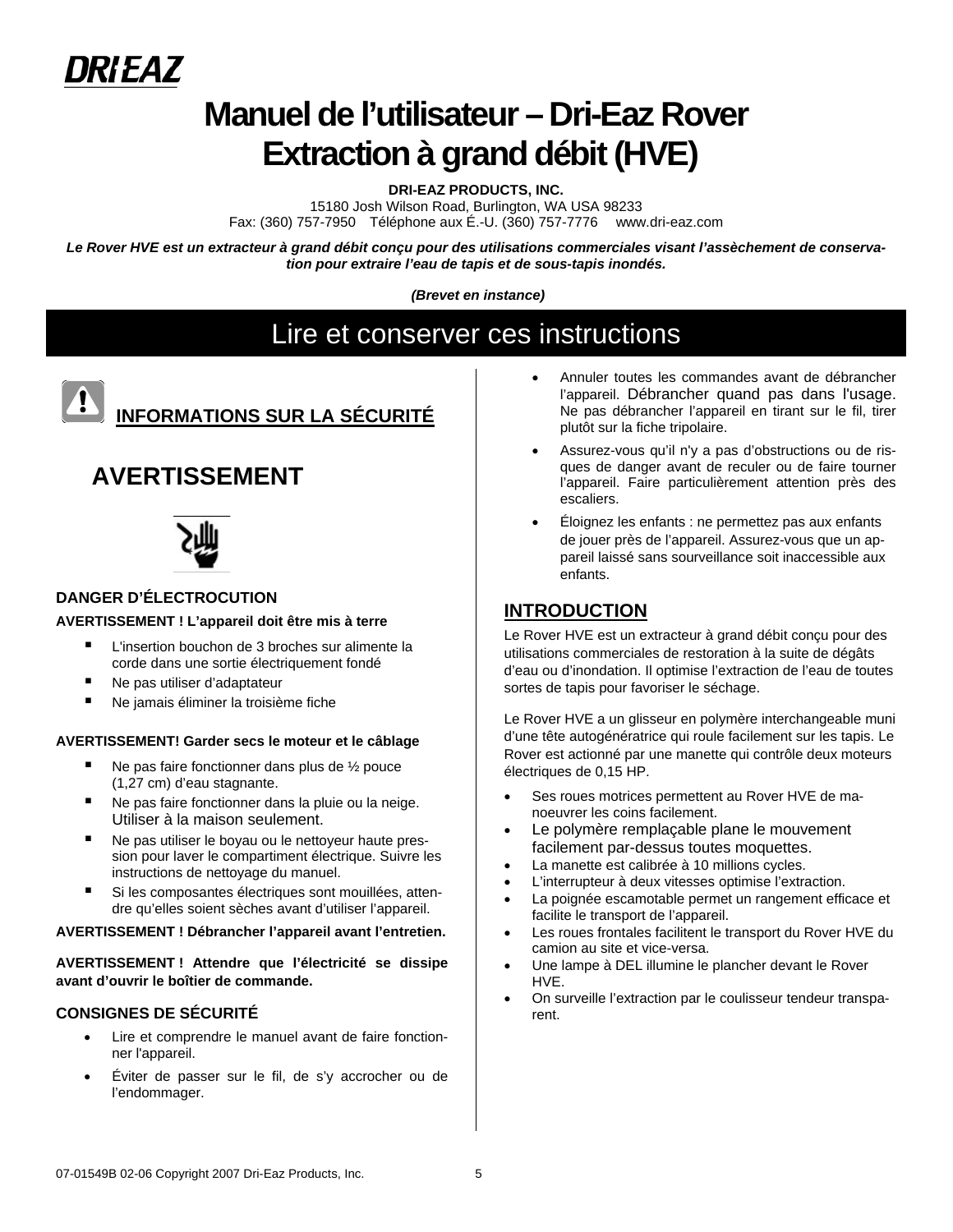# **Identification des pièces** (voir ci-dessous)



# **MODE D'EMPLOI**

### Installation

- 1. S'il y a plus de ½" (1,27 cm) d'eau stagnante, l'aspirer d'abord avec une pompe submersible ou avec un tube rallonge pour tapis. *AVIS !* Ne pas faire fonctionner le Rover HVE dans plus de ½ pouce (1,27 cm) d'eau stagnante pour éviter d'endommager totalement le moteur.
- 2. Avant d'utiliser le Rover HVE, enlever l'eau qui peut facilement être supprimée de la surface avec un tube standard attaché à un appareil d'extraction portable ou fixé sur camion.
- 3. Mettre le Rover HVE debout. Enlever le fil de son compartiment de rangement à la base de l'appareil. Ensuite, placer l'appareil sur une surface plane avec les roues frontales sur le dessus (voir ci-dessous).



Roues frontales sur le dessus.

Supportant la poignée d'une main et retirant les goupilles d'arrêt ancrées de l'autre, relever la poignée et replacer les goupilles d'arrêt.

4. Connecter le boyau de votre appareil d'extraction portable ou fixé sur camion au coulisseur tendeur transparent du Rover HVE. S'assurer que le boyau est solidement attaché à l'appareil d'extraction avant de faire fonctionner le Rover HVE. Utiliser un boyau au diamètre le plus grand (2", 5,08 cm) et le plus court possible.

5. **ATTENTION !** Avant de brancher le Rover HVE, s'assurer que la manette est en position centrale (au neutre). Ensuite, démarrer l'appareil à l'aide du commutateur inférieur à la droite du boîtier de commande près de la manette. Un voyant s'allume si le Rover HVE est allumé. **Nota :** Utiliser un appareil d'extraction super puissant portable ou fixé au camion pour extraire le maximum d'eau.

# Démarrage

- 1. Pour extraire l'eau du tapis, avec ou sans sous-tapis, positionner le Rover HVE sur le tapis.
- 2. *AVIS !* Extraire de l'eau uniquement des tapis. Ne pas utiliser sur des surfaces dures. S'assurer que le glisseur n'a pas d'ébarbures ou de bouts coupants. S'il y en a, remplacer le glisseur en polymère. Ne pas faire fonctionner sans glisseur.
- 3. Pour de meilleurs résultats, poser les pieds à plat au centre des appuis-pieds (voir ci-dessus). Ne pas s'appuyer sur le mancheron ou la manette. Commencer l'extraction à basse vitesse (au premier tour) pour optimiser l'efficacité.



Se tenir debout, les pieds au centre des appuis-pieds

4. Tenir les deux parties du mancheron afin d'assurer l'équilibre. Faire fonctionner la manette avec une force minime : un ou deux doigts suffisent. Pousser la manette vers l'avant pour faire avancer le Rover HVE, lâcher la manette pour l'arrêter. Tirer la manette vers soi pour reculer. Pousser la manette à droite ou à gauche pour aller dans la direction choisie.

**ATTENTION !** Toujours regarder dans la direction où on se dirige. Faire particulièrement attention près des escaliers ou autres obstacles. Ne pas passer sur le fil électrique : cela pourrait l'endommager et provoquer un danger d'électrocution.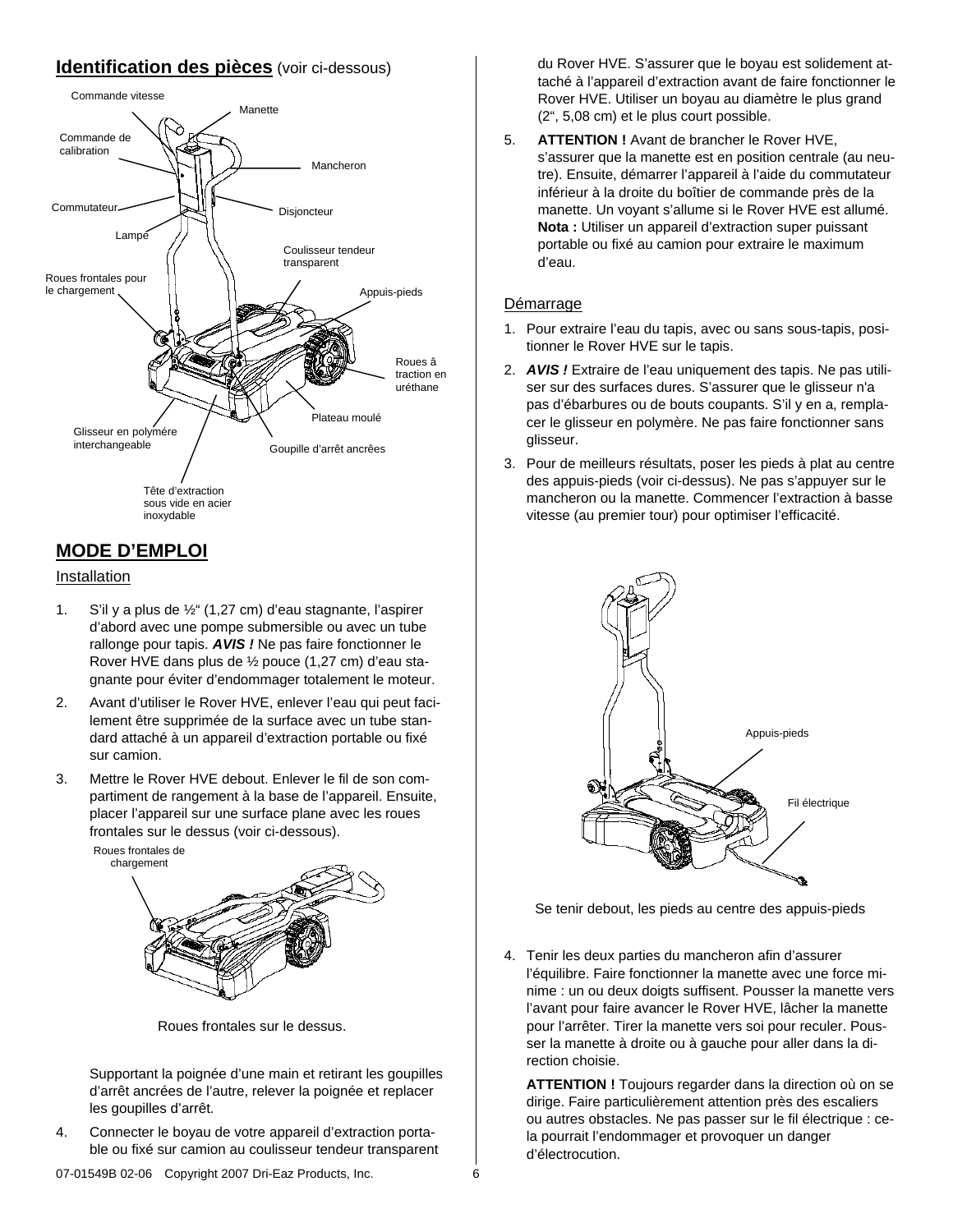### Conseils sur l'extraction

*AVIS !* Ne faire de l'extraction que des tapis pour protéger la tête d'extraction. Ne pas laisser la tête d'extraction toucher les pointes du plomb à picot. Ne pas faire passer la tête sur du métal ou des planchers durs. Si le glisseur en polymère a des ébarbures ou des bouts coupants, il pourrait attraper des brins de fil et endommager les tapis.

*AVIS !* Éviter le délaminage des tapis : Ne pas faire d'extraction excessive. Cesser d'extraire l'eau quand l'appareil en extrait peu. Ne pas laisser la tête d'extraction plisser, plier ou froisser des tapis non attachés.

*AVIS !* Ne pas laisser l'appareil frapper ou frotter les plinthes, plombs à picots, ou cloisons sèches. En proximité de matériaux fragiles, faire l'extraction uniquement avec un tube rallonge à tapis.

Raccorder le boyau et le fil avec du Velcro® pour que le boyau à extraction et le fil trainent derrière pendant l'appareil est en marche.

*AVIS !* Ne passez pas sur le boyau et le fil !

- 1. Au premier tour, faire fonctionner l'appareil à basse vitesse pour optimiser l'extraction. Commencer juste à l'entrée de la pièce où le boyau d'extraction entre, et continuer dans le reste de la pièce.
- 2. Suivre un parcours clair afin de passer partout sans repasser inutilement aux mêmes endroits,
- 3. Pendant l'extraction, faire chevaucher vos allées et venues pour de meilleurs résultats. Chevaucher environ la moitié de la largeur de la passe précédente, à chaque fois.
- 4. Pour faire tourner le Rover HVE, pousser doucement la manette dans la direction désirée. Ne pas conduire sur deux roues ou par secousses : cela pourrait causer le délaminage du tapis.
- 5. Le Rover HVE peut avancer tout droit, reculer tout droit ou tourner en rond. De préférence, faire l'extraction dans le sens de la trame du tapis. Si le Rover HVE se met à dériver (c.-à-d., cesse d'aller dans la direction commandée par la manette), il faut le recalibrer. Pour ce faire, pousser simultanément la manette vers l'avant et la commande de calibration sous le boîtier de commandes (la commande de calibration est illustrée dans le dessin à la page 1 ; chercher la marque qui indique sa place au centre du H dans l'étiquette du produit).
- 6. Faire fonctionner l'appareil à basse vitesse si le tapis et le sous-tapis sont extrêmement mouillés, ensuite passer à la haute vitesse quand ils sont moins mouillés.
- 7. De temps en temps, vérifier le coulisseur tendeur transparent relié à la connexion au boyau. (voir ci-dessus à droite). Quand le coulisseur tendeur montre que l'appareil extrait peu d'eau, cesser l'extraction pour minimiser les chances de délaminage du tapis.



Vérifier le coulisseur tendeur transparent pendant l'extraction

### Transport et entreposage

- 1. Pour préparer le Rover HVE au transport, au chargement sur un camion ou à l'entreposage, le poser d'abord à plat par terre (avec les petites roues frontales sur le dessus). Supporter la poignée d'une main et retirer les goupilles d'arrêt ancrées de l'autre. Puis replier la poignée à l'horizontale, et replacer les goupilles d'arrêt pour verrouiller la poignée. Soulever l'appareil par le mancheron et mettre l'appareil debout sur les roues frontales. Enrouler le fil électrique autour du bras, puis le ranger dans le compartiment à cet effet sous l'appareil. Utiliser les petites roues frontales pour faciliter le transport et le chargement de l'appareil tout en utilisant la poignée moulée.
- *2.* Pour transporter le Rover HVE dans un camion, l'attacher solidement contre un mur (voir ci-dessus). *AVIS !* Entreposer solidement en position debout pour éviter que des chocs endommagent le moteur, l'engrenage ou d'autres pièces internes.



Entreposer solidement en position debout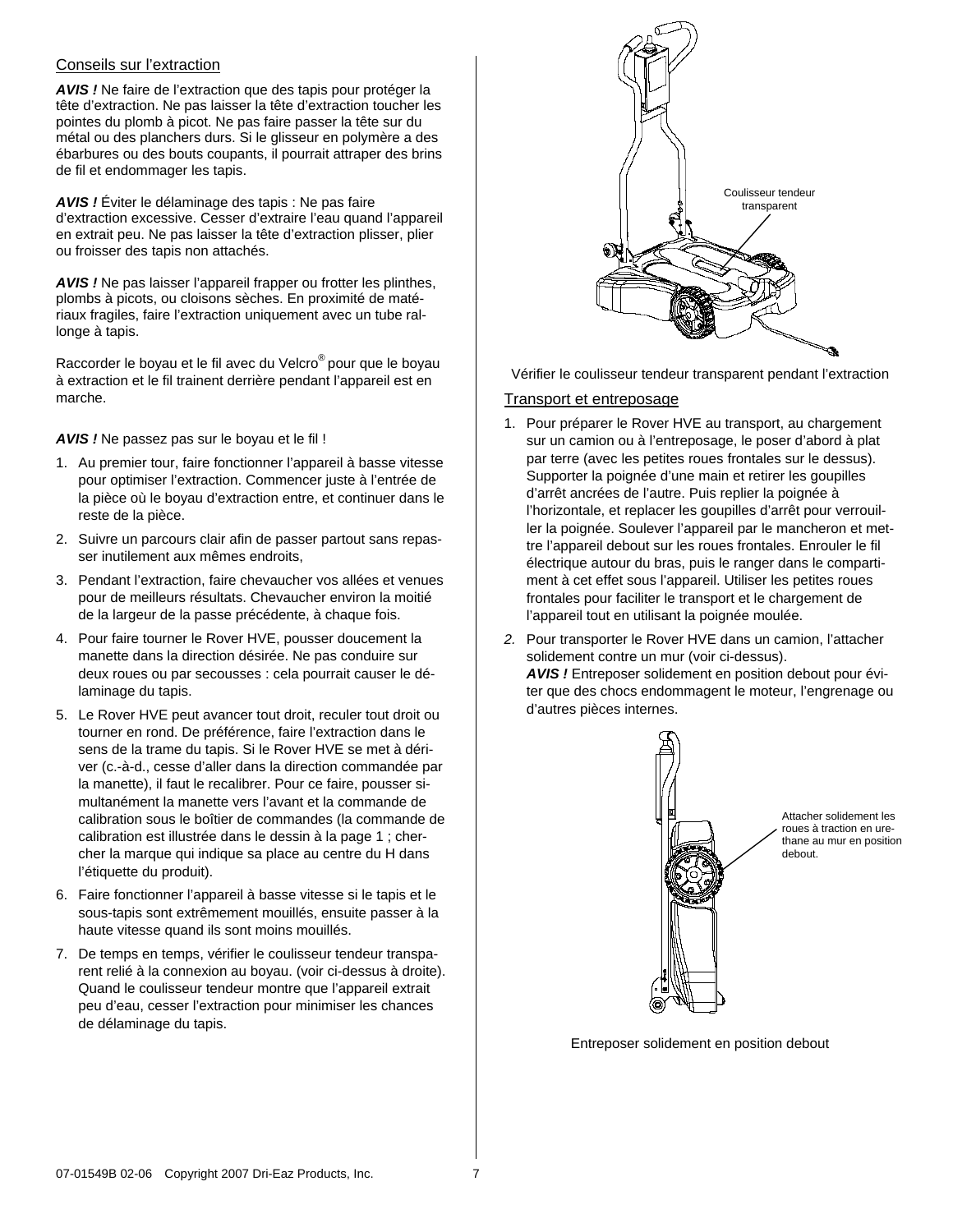# **CONNEXIONS ÉLECTRIQUES**

Cet appareil est conçu pour fonctionner avec une connexion de 115/60 Hz. S'assurer que la prise murale est mise à terre et que toutes les précautions de sécurité (décrites à la page 1 de ce manuel) sont en place .

# **AVERTISSEMENT**



## **DANGER D'ÉLECTROCUTION DANGER : ÉLÉMENTS MOBILES**

**AVERTISSEMENT ! Éteindre et débrancher l'appareil avant l'entretien ou le déblaiement des obstructions.**

**AVERTISSEMENT ! Attendre que l'électricité se dissipe avant d'ouvrir le boîtier de commande.**

# **ENTRETIEN**

Toujours couper le courant avant l'entretien. Débrancher l'appareil avant toute procédure d'entretien.

### **Entretien mensuel**

INSPECTION DU SYSTÈME ÉLECTRIQUE : Inspecter le fil et la prise électriques ; s'il y a des dommages, réparer ou remplacer.

INSPECTER LES EXTRÊMITÉS DE L'EXTRACTEUR : Avant et après usage, examiner les extrémités du glisseur en polymère (voir ci-dessus) pour voir s'il y a des ébarbures ou des bouts coupants qui pourraient attraper des brins de fil et endommager les tapis. Remplacer le glisseur en polymère s'il est endommagé. Commander des pièces de remplacement chez votre distributeur local. Si la tête d'extraction en acier inoxydable est endommagée, la poncer légèrement pour la lisser.



Examiner si le glisseur en polymère est endommagé

INSPECTER LE GLISSEUR EN POLYMÈRE : S'assurer que les trous du glisseur en polymère ne sont pas bouchés ou endommagés par des fibres de tapis, des poils d'animaux, de gros cailloux ou autres.

GARDER L'APPAREIL PROPRE Pour nettoyer le Rover HVE, passer de l'eau savonneuse sur toutes les parties de la base, y compris le couvercle, l'intérieur de la tête d'extraction et la connexion au boyau.

**AVERTISSEMENT !** Ne laisser pas passer d'eau par les trous d'accès aux commandes dans le boîtier de commande ou les moteurs. Essuyer l'extérieur du boîtier pour le nettoyer.

### **Entretien de six mois**

INSPECTION DU SYSTÈME ÉLECTRIQUE : Pour l'entretien, communiquer avec un centre de service autorisé ou le département d'entretien de Dri-Eaz au 888-867-3235 ou 360-757- 7776.

VÉRIFIER LES COMPOSANTES MOTRICES : Examiner s'il y a de la corrosion ou un mauvais alignement et inspecter tout le système.

**ATTENTION !** Attention aux points de pincement et aux ébarbures quand on manipule le couvercle en métal. L'inattention pourrait provoquer un accident. Communiquer avec un centre de service autorisé ou le département d'entretien de Dri-Eaz pour toute question ou assistance.

### **Entretien périodique (tous les 1 ou 2 ans, ou après 1 200 à 1 500 heures d'utilisation, le premier des deux prévalant)**

REMPLACER LES BROSSES DANS LES MOTEURS Faire remplacer les brosses par un centre de service autorisé pour les protéger.

# **DÉPANNAGE**

Le glisseur en polymère est facile à nettoyer s'il est obstrué. Si l'ouverture du glisseur en polymère est bouché, utiliser du fil de fer pour déloger ce qui le bloque.

Pour toutes autres questions concernant le dépannage et l'entretien, communiquer avec un centre de service autorisé ou le département d'entretien de Dri-Eaz au 888-867-3235 ou 360-757-7776.

# **SPÉCIFICATIONS**

| Poids d'utilisation                | 67 lb (30 kg)     |
|------------------------------------|-------------------|
| largeur du passage<br>d'extraction | 19,75 " (50,2 cm) |
| Hauteur (poignée pliée)            | 40,5 " (102,9 cm) |
| Hauteur (poignée relevée)          | 45,7 " (116,1 cm) |
| Longueur du fil                    | 50 pi. (7,6 m)    |
| Longueur debout                    | 27,6 (70,1 cm)    |
| Largeur debout                     | 22,0 (55,9 cm)    |
| Longueur debout                    | 10,7 (27,2 cm)    |
| Longueur plié                      | 22,0 (55,9 cm)    |
| Ampères                            | 3 A               |
| limite de poids d'<br>opérateur    | 300 lb (136 kg)   |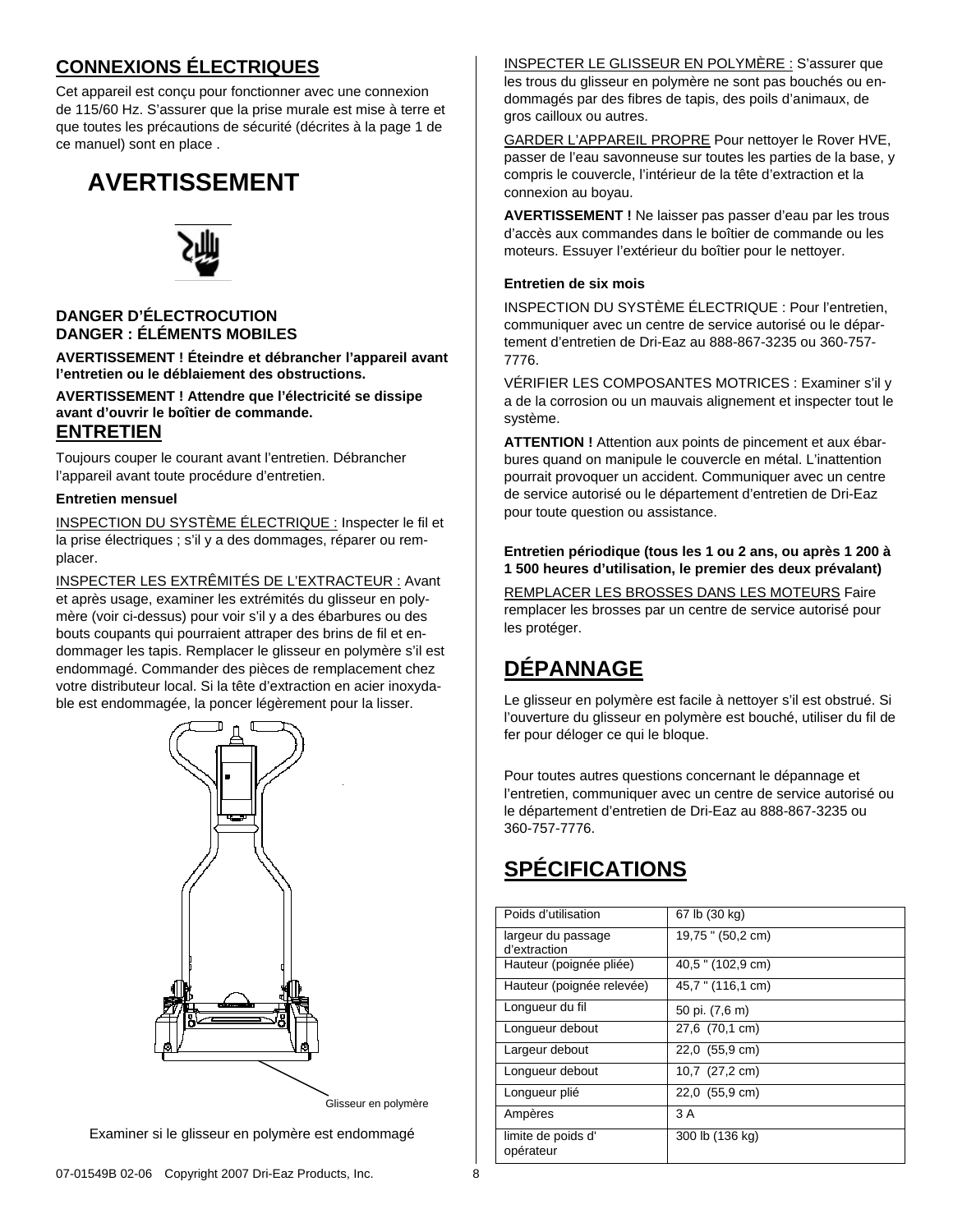Les spécifications pourraient changer sans avis.

Certaines valeurs sont approximatives.

**POUR LES PIECES ET SERVICES, COMMUNIQUEZ AVEC VOTRE DISTRIBUTEUR LOCAL OU LE DÉPARTEMENT DU SERVICE DE DRI-EAZ AU 888-867-3235 OU (360) 757-7776**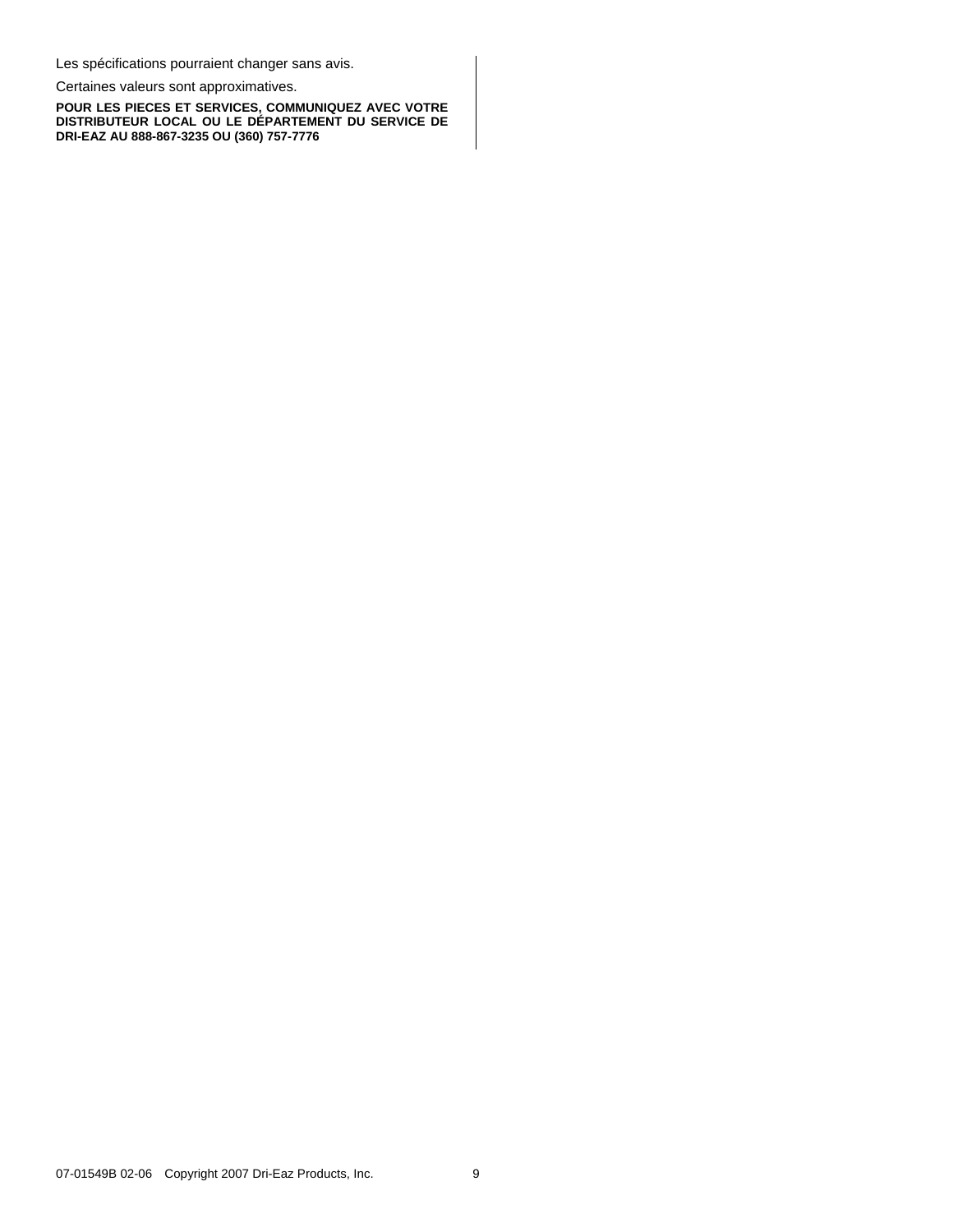

# **Manual del propietario – Dri-Eaz Rover HVE (Extracción de gran volumen)**

**DRI-EAZ PRODUCTS, INC.** 

15180 Josh Wilson Road, Burlington, WA USA 98233 Fax: (360) 757-7950 Teléfono en EE.UU.: (360) 757-7776 www.dri-eaz.com

*Rover HVE es un extractor de alto rendimiento diseñado para uso comercial en secado de restauración, para extraer agua de alfombras inundadas y almohadillas de alfombra.* 

*(Patente pendiente)* 

Lea y guarde estas instrucciones



# **ADVERTENCIA**



# **PELIGRO DE DESCARGA ELÉCTRICA**

### **¡ADVERTENCIA! La unidad debe estar conectada a tierra.**

- La adición tapón de 3 puntas en la cuerda del poder en un molió eléctricamente salida
- No use un adaptador
- No corte nunca la tercera clavija

### **¡ADVERTENCIA! Mantenga secos el motor y los cables.**

- No lo opere a más de ½ pulgada de distancia de agua estancada.
- No lo opere bajo la lluvia o a la nieve. Utilice dentro sólo.
- No use una manguera ni un compresor de agua para limpiar el compartimiento eléctrico. Siga las instrucciones de limpieza de este manual.
- Si los componentes eléctricos se mojan, deje que se sequen antes de su uso.

### **¡ADVERTENCIA! Desenchufe la unidad antes de realizar el mantenimiento.**

**¡ADVERTENCIA! Espere que se disipe la electricidad antes de abrir la caja de control.**

### **INSTRUCCIONES DE SEGURIDAD**

- Lea y comprenda el manual antes de operar.
- Tenga cuidado de no pisar, enganchar o dañar el cable.
- Apague todos los controles antes de desenchufar. Quite cuando no en uso. No desenchufe el cable tirando de él, en su lugar, sólo tire del enchufe.
- Verifique si existen obstrucciones o peligros antes de retroceder o girar, y tenga sumo cuidado cerca de escaleras.
- Manténgalo alejado de los niños: No permita que los niños jueguen con la unidad o alrededor de ella. Asegúrese de que los niños no tengan acceso a la unidad cuando esté funcionando sin su atención personal.

# **INTRODUCCIÓN**

El Rover HVE es un extractor de volumen de alta presión de uso comercial para restaurar daños provocados por el agua o inundaciones. Maximiza la remoción de agua de todo tipo de alfombras para agilizar el secado.

El Rover HVE utiliza un cabezal de deslizamiento de polímero intercambiable con un suave borde autoregenerable que se desliza fácilmente por la alfombra. El Rover se impulsa con dos motores eléctricos de 0,15 HP mediante la operación del joystick.

- Ruedas de tracción separadas permiten al Rover HVE maniobrar con facilidad en esquinas.
- Polímero reemplazable se desliza mueve lisamente más de todas alfombras.
- El joystick tiene clasificación para 10 millones de ciclos.
- El interruptor de dos velocidades optimiza la eficacia de la extracción.
- Manilla plegable que permite ahorrar espacio de almacenamiento y facilitar su transporte.
- Las ruedas de carga delanteras facilitan transportar el Rover HVE desde la camioneta a la obra y viceversa.
- La luz LED ilumina el piso delante del Rover HVE.
- La extracción se controla mediante el tubo de toma transparente.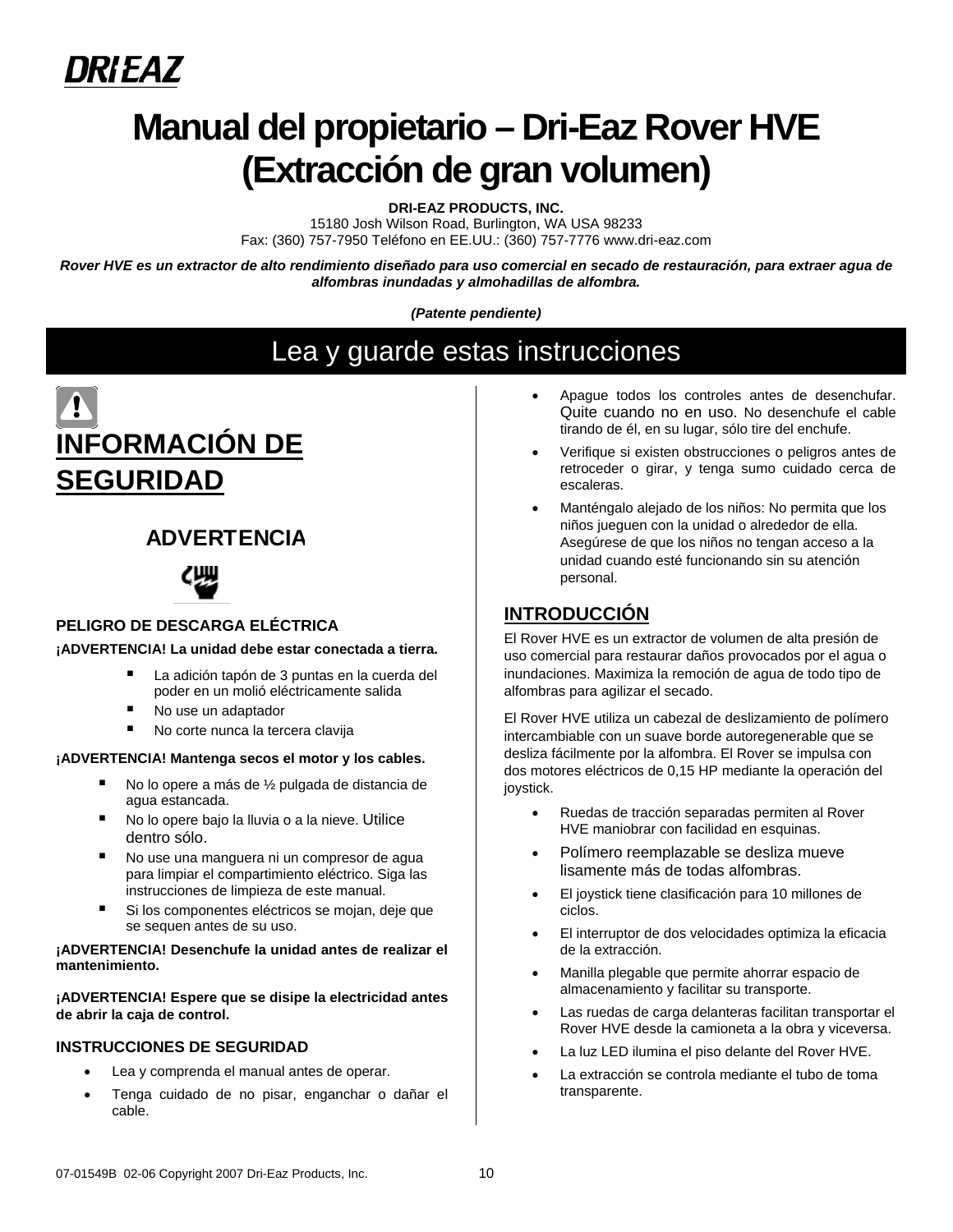# **IDENTIFICACIÓN DE PIEZAS** (se muestran a

continuación)



# **INSTRUCCIONES DE USO**

## Instalación

- 1. Si existe agua estancada que tenga más de ½" de profundidad, extráigala primero con una bomba sumergible o varilla para alfombra. *¡AVISO!* No opere el Rover HVE en agua estancada que tenga más de ½" de profundidad para evitar daños permanentes al motor.
- 2. Antes de usar el Rover HVE, extraiga el "agua fácil" (agua que se pueda remover fácilmente de la superficie) con una varilla estándar conectada a una máquina de extracción portátil o montada en camión.
- 3. Coloque el Rover HVE en posición vertical. Retire el cable de su compartimiento de almacenamiento en la parte inferior de la unidad. Luego, coloque la unidad sobre una superficie plana con las ruedas de carga delanteras orientadas hacia arriba (se muestra a continuación).

Rueda de carga delantera



Ruedas de carga delanteras orientadas hacia arriba.

Mientras sostiene la manilla con una mano y retira los pasadores de seguridad cautivos con la otra, suba la manilla hasta que quede en posición vertical y vuelva a colocar los pasadores.

- 4. Conecte la manguera de la máquina de extracción portátil o montada en camión al extremo abierto del tubo de toma transparente del Rover HVE. Asegúrese de que la manguera esté firmemente conectada a la máquina de extracción antes de encender el Rover HVE. Use una manguera que tenga el mayor diámetro (2") y el menor largo posible.
- 5. **¡PRECAUCIÓN!** Antes de enchufar el Rover HVE, asegúrese de que el joystick se encuentre en la posición central (neutro). Luego, enciéndalo usando el interruptor inferior que se encuentra al lado derecho de la caja de control cerca del joystick. La luz indica si el Rover HVE está encendido o no. **Nota:** Use una máquina de extracción montada en camión o portátil de servicio pesado para extraer el máximo volumen de agua.

# Introducción

- 1. Para extraer el agua de la alfombra, con o sin almohadilla o contrapiso, coloque el Rover HVE sobre la alfombra.
- 2. *¡AVISO!* Realice la extracción sólo sobre superficies alfombradas. No está diseñado para su uso en superficies duras. Compruebe que el cabezal de extracción no presente rebabas ni bordes filosos; si es así, cambie el cabezal de deslizamiento de polímero. No lo opere sin el cabezal de deslizamiento instalado.
- 3. Mantenga ambos pies planos al centro de los apoyapiés (como se muestran a continuación, próxima página) para obtener resultados óptimos. No se apoye sobre las barras de la manilla o sobre el joystick. Comience la extracción a baja velocidad (para la primera pasada) a fin de maximizar la eficacia de la extracción.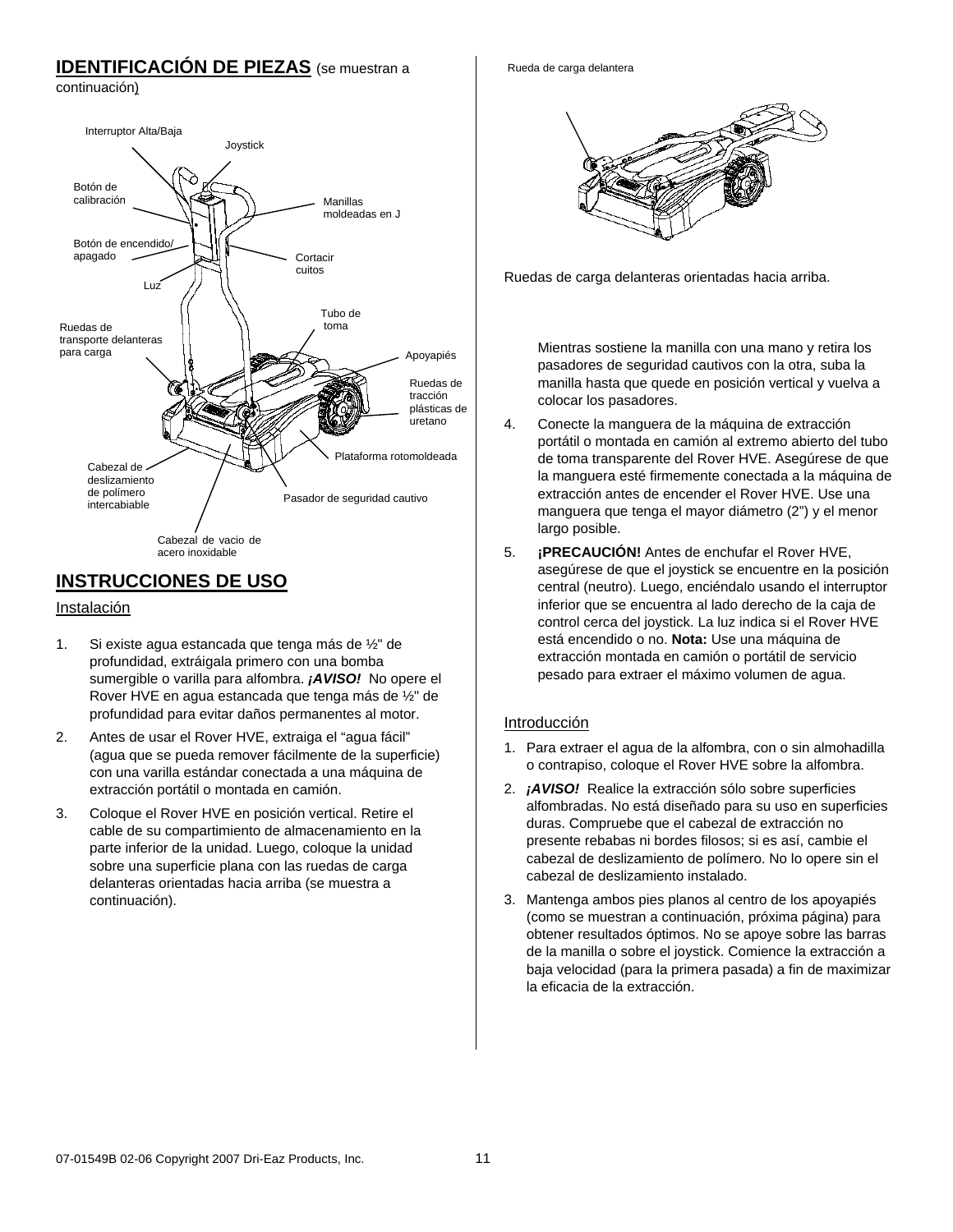

Párese con los pies al centro de los apoyapiés.

4. Sujétese de ambas manillas para mantener un buen equilibrio. Use la fuerza mínima para operar el joystick, utilizando uno o dos dedos. Mueva la palanca del joystick hacia delante para impulsar el Rover HVE en esa dirección y suéltela para detener la unidad. Mueva la palanca del joystick hacia usted para retroceder. Mueva el joystick hacia la izquierda o hacia la derecha para girar en la dirección que desee.

**¡PRECAUCIÓN!** Siempre mire hacia la dirección en que conduce. Tenga cuidado especial al operar cerca de escaleras u otros obstáculos. No pase sobre el cable de alimentación, ya que se puede dañar y crear un peligro eléctrico.

### Consejos de extracción

*¡AVISO!* Realice la extracción sólo en superficies alfombradas para proteger el cabezal de extracción. No permita que el cabezal de extracción entre en contacto con las puntas filosas de la banda de tachuelas. No pase el cabezal sobre bandas metálicas o pisos de superficie dura. Las rebabas o los bordes filosos en el cabezal de deslizamiento de polímero pueden rasgar hilos y dañar las fibras de la alfombra.

*¡AVISO!* Tome precauciones contra la delaminación de la alfombra: No realice una extracción excesiva en la alfombra. Detenga la extracción cuando el volumen de agua que extraiga la unidad sea pequeño. No permita que el cabezal de extracción doble, pliegue o arrugue alfombras que estén sueltas.

*¡AVISO!* No permita que la unidad golpee o roce molduras, bandas de tachuelas o muros de piedra en seco. Cerca de materiales frágiles, realice la extracción sólo con una varilla para alfombra.

Fije la manguera y el cable con cintas de Velcro® para permitir que la manguera de extracción y el cable de alimentación se arrastren detrás suyo y sin entorpecerlo mientras la unidad esté en movimiento.

*¡AVISO!* ¡No pase sobre la manguera ni el cable!

- 1. Para la primera pasada, encienda la unidad a baja velocidad para maximizar la extracción. Comience justo dentro de la entrada por donde ingrese la manguera de extracción y avance hacia dentro de la habitación.
- 2. Siga un patrón claro, de modo que pueda abarcar todas las superficies del suelo sin repetir ninguna zona sin necesidad.
- 3. Mientras realice la extracción, cree un patrón de superposición para obtener mejores resultados. Superponga cada pasada aproximadamente en la mitad del ancho de la pasada anterior.
- 4. Para girar el Rover HVE en otra dirección, mueva suavemente el joystick en la dirección necesaria. No se balancee sobre las ruedas traseras ni dé un tirón de lado a la unidad, ya que puede provocar daños por delaminación a la alfombra.
- 5. El Rover HVE avanza de manera recta, retrocede de manera recta y gira en un círculo completo. Dentro de lo posible, realice la extracción en el sentido de la fibra de la alfombra. Si el Rover HVE comienza a dejar huellas (es decir, deja de moverse en la dirección en que se mueve el joystick) se debe volver a calibrar. Para hacerlo, empuje el joystick hacia delante y presione el botón de calibración que se encuentra al otro lado de la caja de control al mismo tiempo (el botón de calibración se muestra en el dibujo de la página 1; busque la marca que indica la ubicación del botón en el centro de "H" en la etiqueta del producto).
- 6. Haga funcionar la unidad a baja velocidad si la alfombra y la almohadilla están extremadamente mojadas, y luego, a alta velocidad a medida que las mismas se vayan secando.
- 7. De vez en cuando, revise el tubo de toma transparente que conduce a la conexión de la manguera (se muestra a continuación). Cuando el tubo indica que se remueve sólo un pequeño volumen de agua, deje de realizar la extracción para minimizar cualquier delaminación de la alfombra.



Revise el tubo de toma transparente durante la extracción.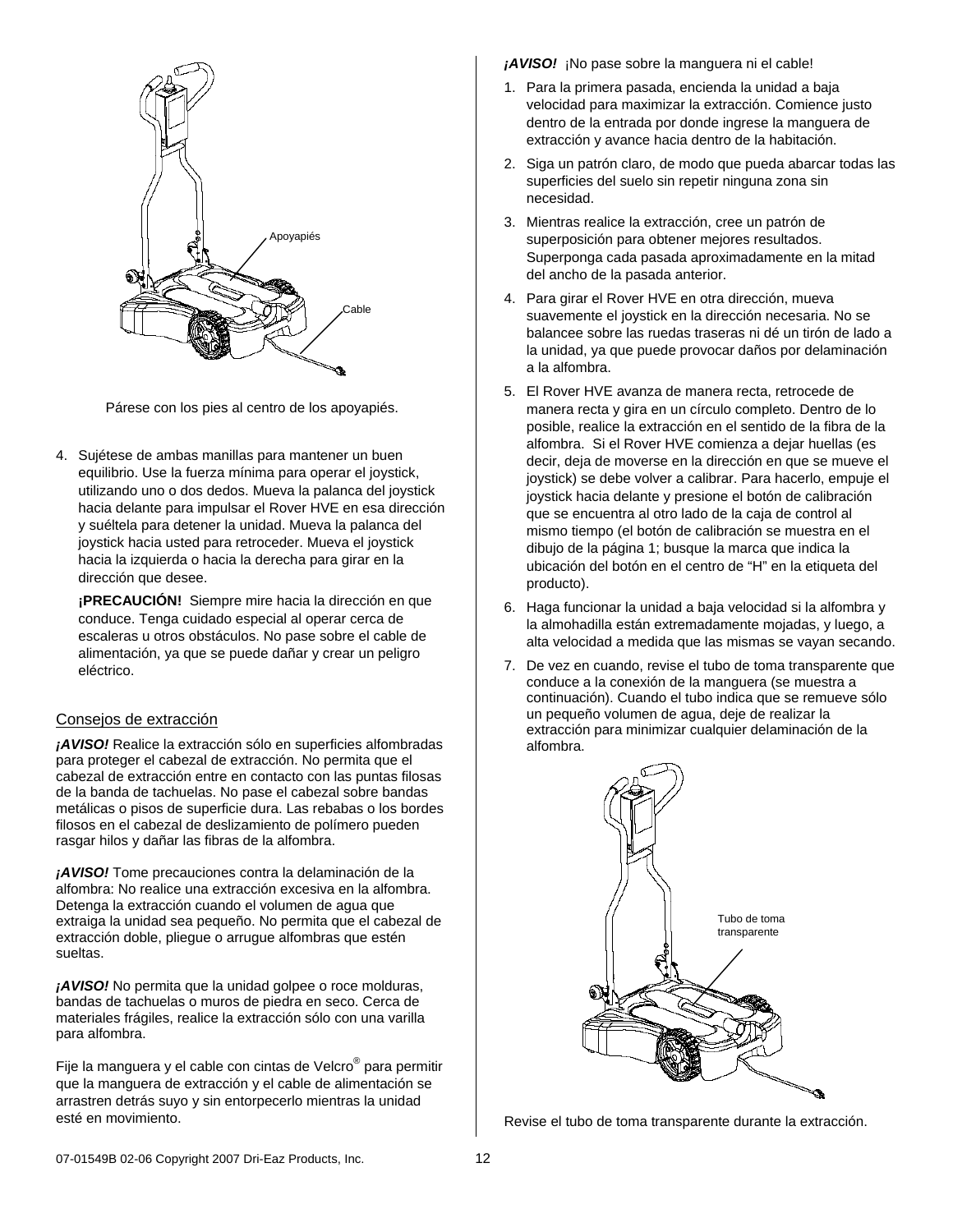## Transporte y almacenamiento

- 1. Para preparar el Rover HVE para su transporte, carga en una camioneta o almacenamiento, primero colóquelo sobre una superficie plana (con las ruedas de carga delanteras pequeñas orientadas hacia arriba). Mientras sujeta la manilla con una mano, con la otra, quite los pasadores que se encuentran a cada lado. Luego pliegue completamente la manilla hacia abajo hasta que quede en posición horizontal y luego vuelva a colocar los pasadores para bloquear la manilla. Levante la unidad por las manillas y colóquela de manera vertical sobre las ruedas de carga delanteras pequeñas. Enrolle el cable de alimentación alrededor de su brazo y luego colóquelo en el compartimiento del cable que se encuentra debajo de la unidad. Use las ruedas de carga delanteras pequeñas para facilitar el transporte mientras usa la manilla moldeada para que le sirva de ayuda al cargar o transportar la unidad.
- *2.* Al transportarlo en una camioneta, fije el Rover HVE a la pared (se muestra a continuación) y sujételo con correas en su lugar.
- *3. ¡AVISO!* Almacénelo de manera segura en posición vertical para evitar cualquier impacto dañino para el motor, los engranajes y otras piezas internas.



Fije las ruedas de tracción plásticas de uretano del Rover a la pared y luego sujételo con correas en su lugar.

Almacénelo de manera segura en posición vertical.

# **CONEXIONES ELÉCTRICAS**

La unidad está diseñada para funcionar con una conexión eléctrica de 115 V/60 Hz. Asegúrese de que el tomacorriente esté conectado a tierra y de que se tomen todas las precauciones de seguridad (se describen en la página 1 de este manual).

### **WARNING** ADVERTENCIA



### **PELIGRO DE DESCARGA ELÉCTRICA PELIGRO DE PIEZAS MÓVILES**

**¡ADVERTENCIA! Apague y desenchufe la unidad antes de realizar mantenimiento o quitar obstrucciones.**

**¡ADVERTENCIA! Espere que se disipe la electricidad antes de abrir la caja de control.**

# **MANTENIMIENTO**

Desconecte siempre el suministro eléctrico antes de llevar a cabo cualquier procedimiento de mantenimiento. Desenchufe la unidad antes de efectuar cualquier procedimiento de revisión.

### **Mantenimiento mensual**

INSPECCIÓN DEL SISTEMA ELÉCTRICO: Inspeccione el cable y el enchufe eléctrico para saber si existen daños y repárelos o reemplácelos si fuese necesario.

### INSPECCIÓN DE DAÑOS EN LOS BORDES DE

EXTRACCIÓN: Antes y después de cada uso, compruebe que los bordes del cabezal de deslizamiento de polímero (se muestra a continuación) no presenten rebabas o bordes filosos que pudiesen enganchar un hilo o dañar las fibras de la alfombra. Cambie el cabezal de deslizamiento de polímero si está dañado. Pida cabezales de desplazamiento de repuesto a su distribuidor local.

Si el cabezal de acero del extractor se daña accidentalmente, líjelo o límelo suavemente para alisarlo.



Cabezal de deslizamiento de polímero

Compruebe que los bordes del cabezal de deslizamiento de polímero no presenten daños.

# INSPECCIÓN DEL CABEZAL DE DESLIZAMIENTO DE

POLÍMERO: Verifique que los orificios del cabezal de deslizamiento de polímero no estén obstruidos o dañados con fibra de alfombra, pelo de mascotas, guijarros grandes, etc.

MANTENGA LIMPIA LA UNIDAD: Para limpiar el Rover HVE, use agua y jabón en todas las piezas de la base, lo que